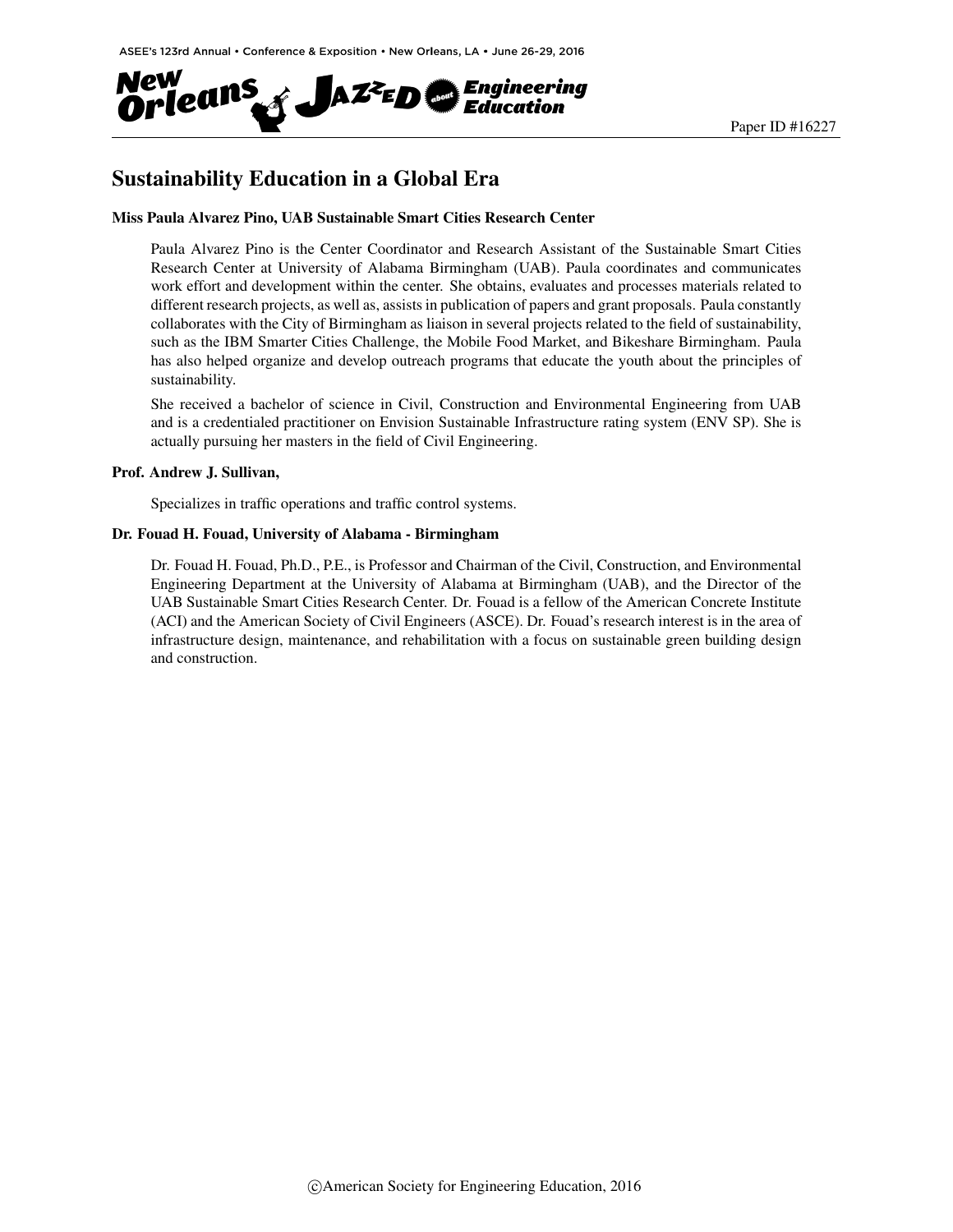## **Sustainability Education in a Global Era**

#### **Abstract**

We live in an era of expanding globalization. The interconnectedness of the world has been increased in all aspects of life. The International Monetary Fund identified four basic aspects of globalization: trade and transactions, capital and investment movements, migration and movement of people, and the dissemination of knowledge.<sup>[1]</sup> For the United States to continue to be at the forefront of science and technology, global education is of extraordinary importance. Therefore, we must develop a workforce of engineering students with the skills and knowledge needed for a more responsible and competitive participation in the international research setting of the twenty-first century. [2]

Education, culture, employment opportunities, and international trade and connectivity are among the several benefits that globalization has on our lifestyle. Despite the benefits, globalization also contributes to the challenges for the century ahead. Globalization has fostered faster production, trade and consumption of material goods unparalleled in our collective history. This has increased the ecological footprint of human activities accentuating the major environmental challenges that we experience – such as global warming, cross- boundary water and air pollution, all of which await engineering solutions. [3] The survival of the human race is directly dependent on the environment, and it is commonly agreed that education is the most effective means that society possesses to confront the challenges of the future. Therefore, sustainability education plays a key role in shaping the world of tomorrow.

This paper describes a number of pioneering education, training and outreach initiatives in the area of sustainability being implemented at the University of Alabama at Birmingham (UAB).

Key Words: Globalization, Sustainability, Engineering Education

### **Introduction**

The concept of globalization is a relatively recent term. By definition, globalization is the process of international integration arising from the interchange of world views, products, ideas, mutual sharing, and other aspects of culture. The integration of markets and nations have allowed individuals, companies and nation-states to reach around the world faster and cheaper than ever before <sup>[5]</sup>, which has affected many areas of human life, among those being education.

Globalization, together with technological advancements, has maximized the access and dissemination of knowledge within our society. As a result, education is undergoing constant changes, from the context in which educators operate to the students experience with both formal and informal education. <sup>[6]</sup> It is imperative to understand the importance that global education has in order to continue to prosper and to exercise leadership in this new global context.

Global education, as defined by Robert G. Haney, means "learning about those issues that cut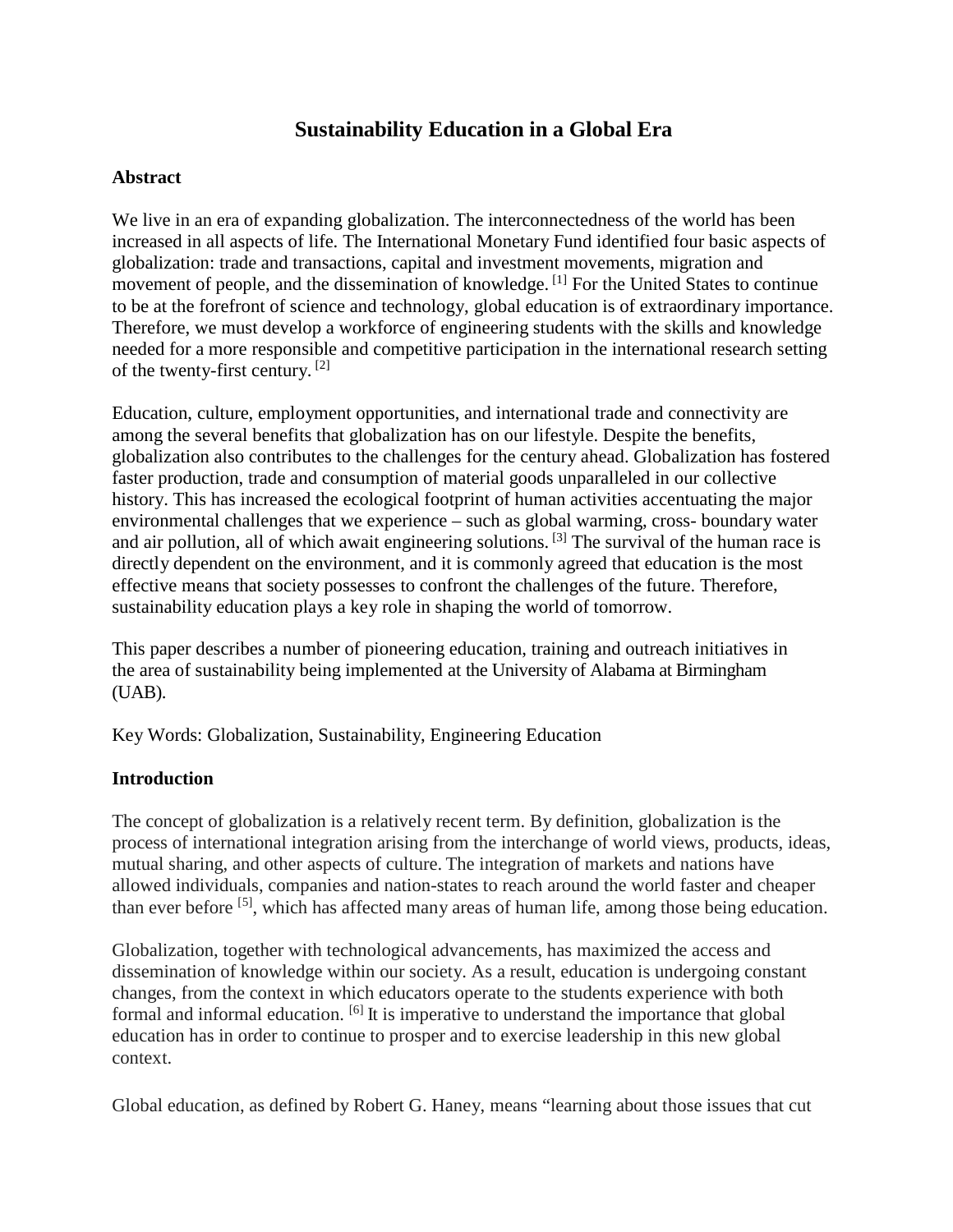across national boundaries and about the interconnectedness of systems, ecological, cultural, economic, political, and technological. Global education involves perspective taking, seeing things through the eyes, minds, and hearts of others; and it means the realization that while individuals and groups may view life differently, they also have common needs and wants."  $^{[7]}$ Therefore, for the United States to continue at the forefront of science and technology, global education is paramount to developing a workforce of engineering students with the skills and knowledge needed for a more responsible and competitive participation in the international research setting of this fast-changing and interdependent world.

Having recognized the importance of educating the students in a global context, sustainability education is a critical component in finding solutions for future environmental challenges as well as achieving a sustainable balance capable of protecting our planet and human habitats. Over the past twenty years globalization has had a mixed impact on both developed and developing countries. Even though this process has been generally positive, there are substantial challenges resulting from a more interconnected and global world which await engineering solutions. [8] Although indirectly responsible, globalization has helped accentuate major environmental damages that we are currently experiencing by having an impact on global warming, deforestation, ozone depletion, biodiversity, oceans, and pollution. <sup>[9]</sup> The magnitude of the threat to the ecosystem is linked to anthropogenic activities. Resource use, waste production and environmental degradation are accelerated by population growth. They are further exacerbated by consumption habits, certain technological developments, and particular patterns of social organization and resource management. <sup>[10]</sup> To sustain progress in human development, far more attention needs to be paid to the impact human beings have on the environment. Otherwise the finite resources of the planet will be depleted to the detriment of both the global ecosystem and humanity.

The survival of the human race is directly dependent on the environment; therefore, sustainability education will play a key role in shaping the world of tomorrow. If globalization follows a sustainable path it can be compatible with a healthy and resource-rich environment that can satisfy the needs of future generations.

Having established the importance of sustainability education in this era of globalization, this paper describes the following five initiatives that UAB has undertaken under the umbrella of the Sustainable Smart Cities Research Center (SSCRC). These initiatives emphasize innovative and diverse approaches for student training and education in the area of sustainability and aim at reaching a wide spectrum of student education levels – middle school, undergraduate, master's, and PhD levels.

- Youth Champions Program
- Summer Enrichment Program
- International Research Experience in the Netherlands and Egypt
- Master's Degree in Sustainable Smart Cities
- Interactions with the City

A brief description of the UAB Sustainable Smart Cities is given in the following section.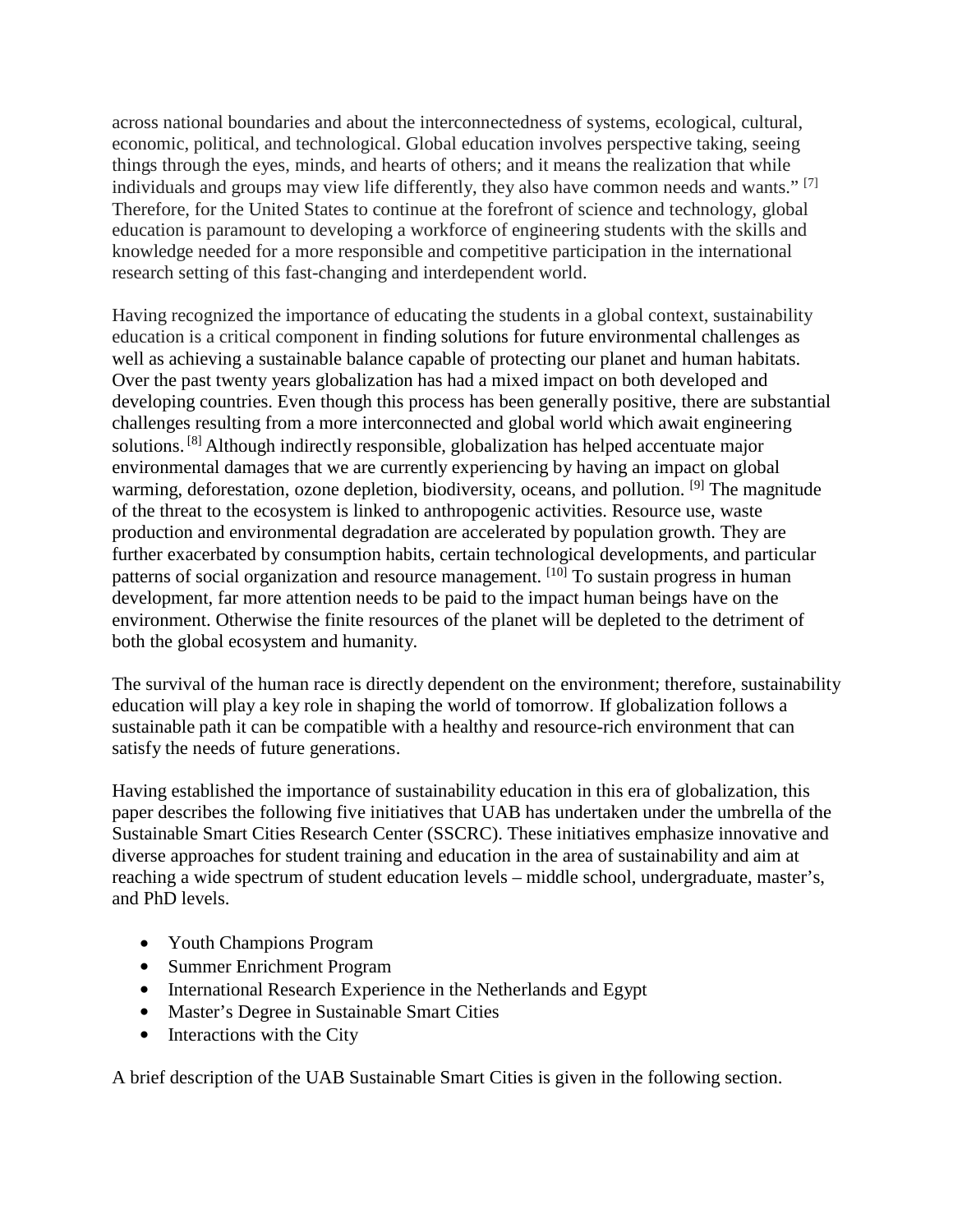### **Interdisciplinary Framework - The Sustainable Smart Cities Research Center**

Sustainability is a multidisciplinary field that incorporates many disciplines of science and knowledge. A salient weakness of sustainability education is its tendency to overlook the multidisciplinary and complex nature of sustainability. <sup>[11]</sup> For this reason, these sustainability education initiatives are hosted under the umbrella of the UAB Sustainable Smart Cities Research Center, an enabling platform for interdisciplinary collaboration to understand and transform the impact of urbanization at the scientific, economic, and human levels. The center's contribution to sustainability derives from the university's unique capabilities to generate new knowledge and cutting-edge science.

The main goal of the SSCRC is to foster cross-disciplinary research, training, and outreach that integrate health, socio-economic impacts, and infrastructure design for the purpose of developing innovative solutions for sustainable smart cities and communities. Specifically, the SSCRC brings together multidisciplinary faculty with diverse expertise (green construction materials; sustainable building and design concepts; social impacts of technology; modeling and simulation; medical sociology, health informatics, and social psychology; public health, emergency preparedness and response, and community resiliency; and government and public policy) to develop tools and methods for sustainable infrastructure design. With this crossdisciplinary innovation, the SSCRC provides an enabling platform to become an agent of change in public policy, to impact human interaction with the environment and to shift the paradigm of urban infrastructure to one that is economically affluent, environmentally responsible, and socially equitable.

Describing a few of the training and outreach initiatives undertaken at our university under the framework of the center is the aim of this paper. Each of the initiatives is presented in the following sections.

### *Youth champions – Building Our Future Today!*

The Sustainable Smart Cities Youth Champions program targets middle school students attending inner-city schools for a first exposure to the concepts of sustainability. It combines hands-on learning activities with a field trip to teach some of the fundamental principles of sustainable cities. Over 4 weeks, students learn about the importance of clean air, clean drinking water, trash disposal, energy conservation, transportation, and open spaces. The goal is to teach the students to look at their daily lives and their neighborhoods in terms of natural resources and their impacts on them, a viewpoint that few of them had taken before.

Through the Sustainable Cities Youth Champions program, middle school students are exposed to new fields of knowledge as well as future career opportunities in sustainability and in the emerging "Science of Cities." Each selected middle school designates 25 to 30 students to participate in this program. The program consists of four visits to UAB scheduled on Saturdays. Each Saturday, one of the following four themes within sustainability is addressed:

- 1. Sustainable Transportation and Energy Conservation
	- Importance of transportation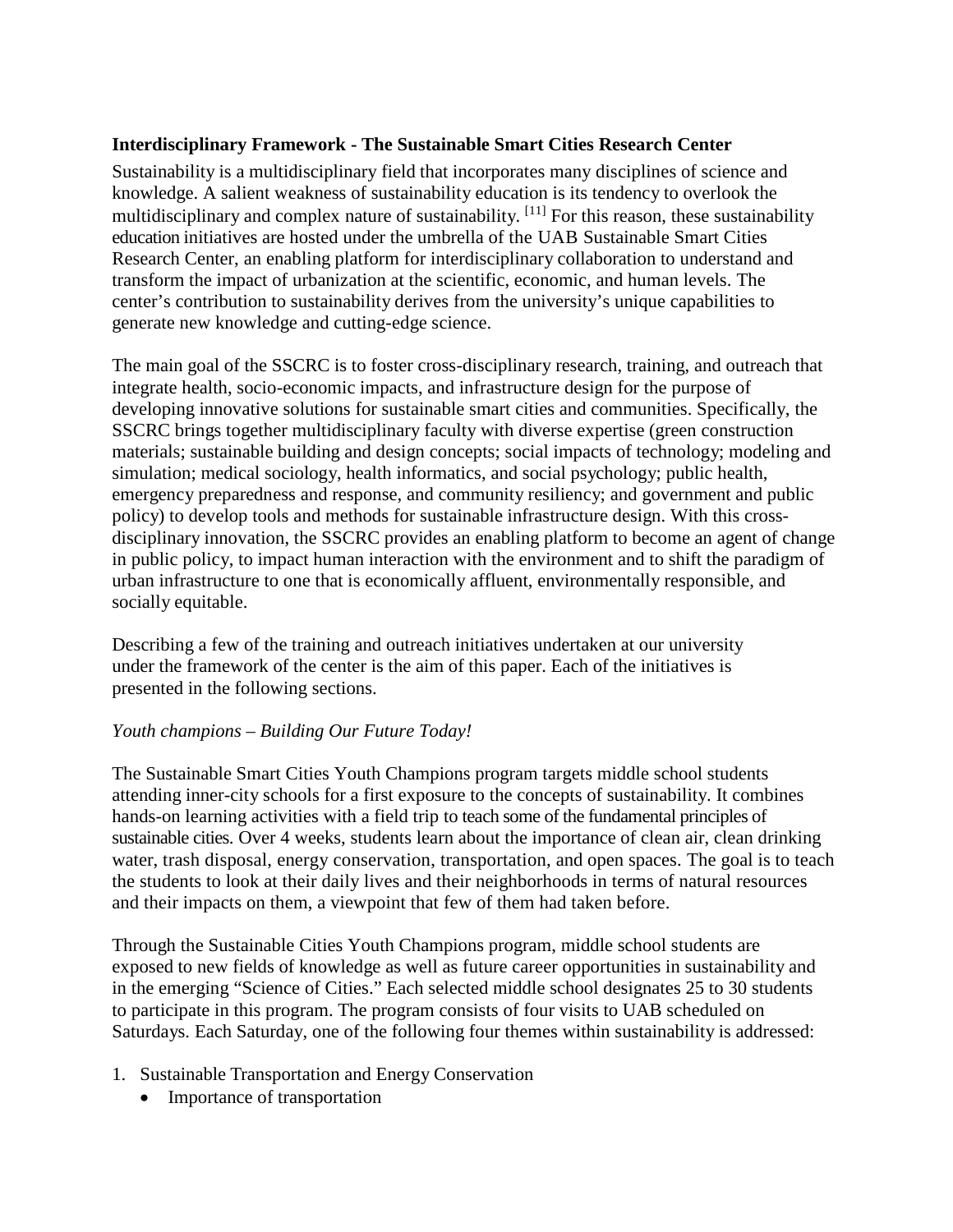- Active transportation (bikes, peds, and complete streets)
- Energy use, emissions, and conservation (Figure 1)
- 2. Environmental Health
	- Air and water quality
	- Hazardous materials
	- Indoor environments
	- Water use reduction
	- Waste minimization and recycling
- 3. Field Trip " Eco–Awareness"
	- During this field trip in one of the mountains of our city, students encounter the amazing diversity of the forest ecosystem. This field trip explores the interdependence of the environment, plants, and animals on a 3 mile hike. Students also participate in an environmentally focused role play activity deciding the fate of the Mountain from different points of view. This excursion lasts approximately 3 hours total, including a tour of the nature center at the mountain.
- 4. Health and Livability of Cities
	- Food systems/Urban gardens
	- Recreational space
	- Green buildings



*Figure 1* – *The students assembling a solar-powered car*

During the last Saturday of the month we host a final reception where every student gets a certificate for the successful completion of the "Student Enrichment Program in Sustainability Engineering" (Figure 2).

Throughout the program students learn how to incorporate these concepts into the designs for the city of tomorrow. These principles are discussed both in global terms as well as how a student can practice them in their home and in their everyday life. Hands on experiences are emphasized. Lessons are taught by UAB's faculty, graduate students and staff.

Regarding logistics, students meet each Saturday at 8:45 am, in their respective school. They travel in a school bus to each field trip location, escorted by 2 to 4 of their school's science teachers. A light breakfast is served at 9:00 am and the activities take place from 9:30 am to 11:30 am. Lunch is provided from 11:30 am till noon. Students are picked up from the school by parent or guardian upon return from our university at 12:30 pm. It is essential to have available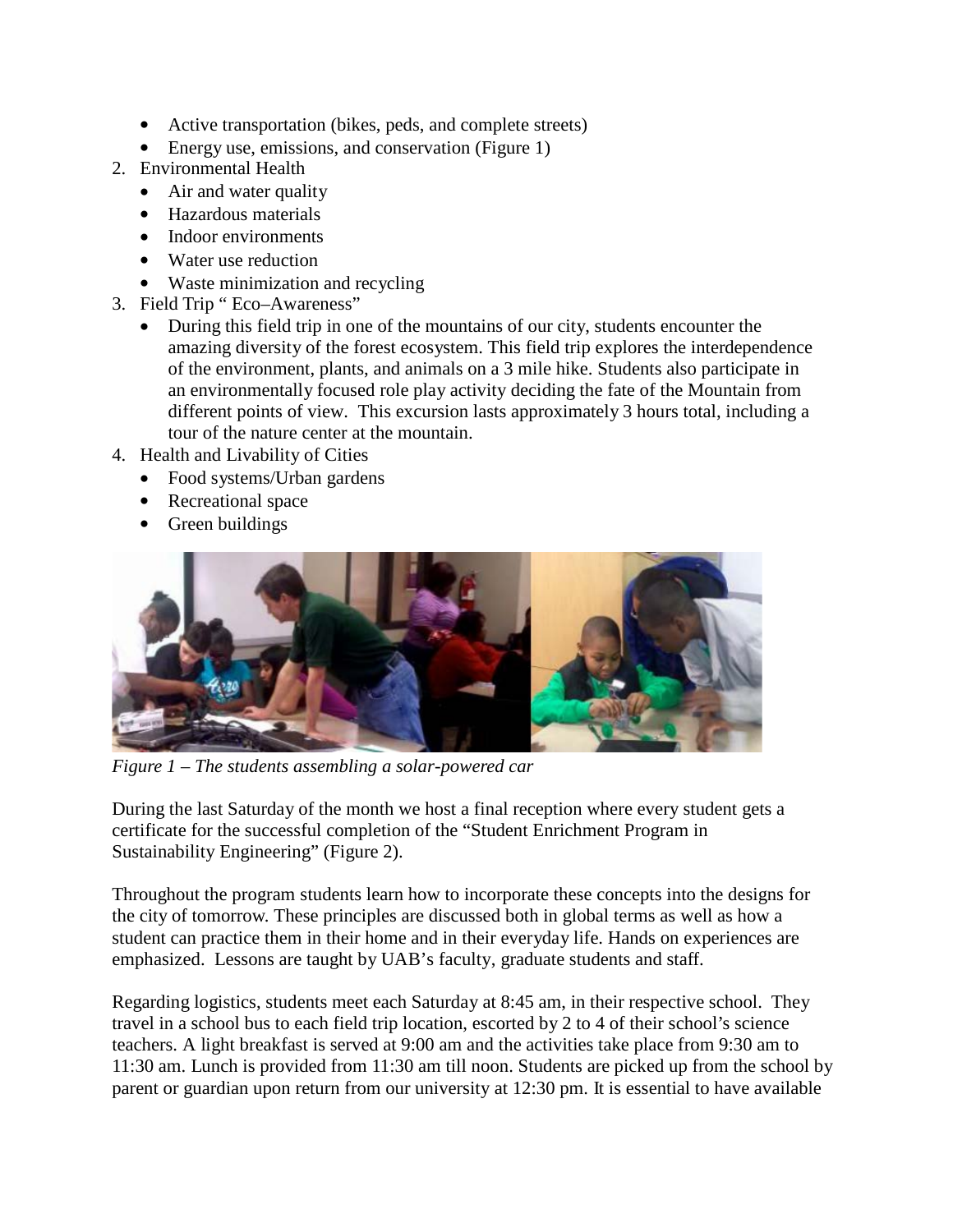the following resources to run this program:

- Classroom
- Laboratory
- School bus to pick up and drop the students off
- Faculty, grad students and staff to guide the activities
- Food for breakfast and lunch
- T-shirts for students



*Figure 2 – Middle School Students after they received their certificate*

As stated, our goal is to introduce fundamental sustainability concepts to the students. In order to assess the effectiveness this program, we developed a short quiz given to the students on the first day of the program and again on the last. The quiz is titled "So What Do You Know about Sustainability?" and the results are compared to gauge how well students learned the concepts presented (see Table 1). If students do poorly on a specific concept, that is reinforced in subsequent sessions. We also assess the engagement and input of the middle school students during each Saturday of the program. Overall the students had a great response to the entire program and appeared to be highly interested in the topics. We also developed the following survey for the school teachers participating in the program in order to obtain feedback and to better assess the effectiveness of the program and how we can improve in future offerings (see Table 2).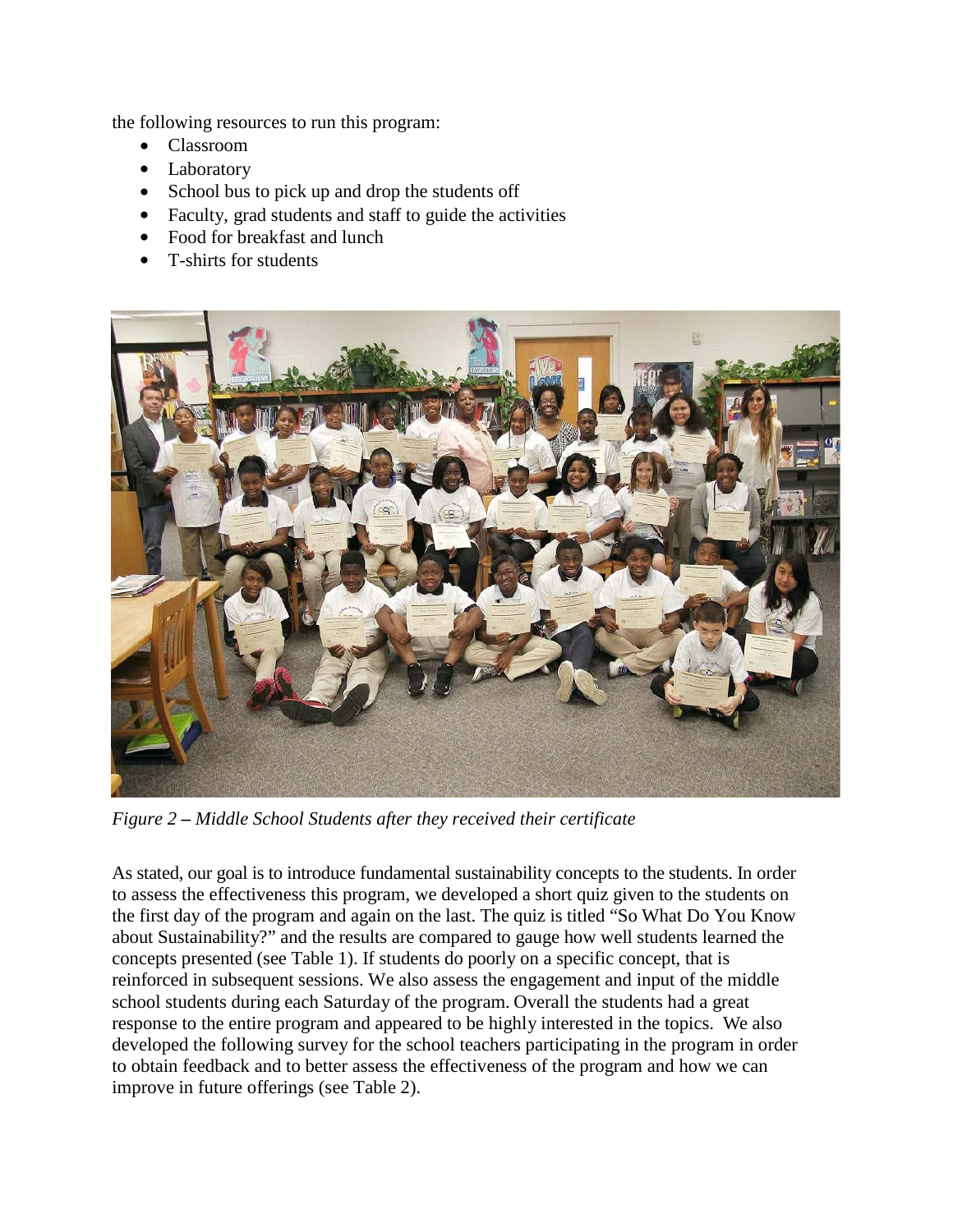| So What do You Know about Sustainability?<br>Take this short quiz to see how much you know about sustainability. |                                                                        |  |  |
|------------------------------------------------------------------------------------------------------------------|------------------------------------------------------------------------|--|--|
| Section 1 - Multiple Choice and Short Answers                                                                    |                                                                        |  |  |
| 1. What is the main fuel we use to generate electricity in Alabama?                                              |                                                                        |  |  |
| a. Solar power                                                                                                   | c. Coal                                                                |  |  |
| b. Oil                                                                                                           | d. Nuclear                                                             |  |  |
| 2. What is the main fuel we use for transportation in Alabama?                                                   |                                                                        |  |  |
| a. Oil                                                                                                           | c. Solar                                                               |  |  |
| b. Water power                                                                                                   | d. Nuclear                                                             |  |  |
| 3. What does sustainability mean?                                                                                |                                                                        |  |  |
| a. To keep doing what we're doing right now                                                                      |                                                                        |  |  |
|                                                                                                                  | b. Using resources in a way that doesn't hurt the next generation      |  |  |
|                                                                                                                  | c. Using whatever we can to improve our lives today                    |  |  |
|                                                                                                                  | d. Drilling for more oil so that we don't run out                      |  |  |
| 4. Which of the following are examples of sustainable practices?                                                 |                                                                        |  |  |
| a. Recycling                                                                                                     | c. Riding the bus                                                      |  |  |
| b. Walking or biking                                                                                             | d. All of these                                                        |  |  |
| 5. What are ways we can conserve energy?                                                                         |                                                                        |  |  |
| a. Use less of it                                                                                                | c. Make things more efficient                                          |  |  |
| b. Use renewable fuels                                                                                           | d. All of the above                                                    |  |  |
| 6. List 3 things you can do to use less energy at home:                                                          |                                                                        |  |  |
| a. <u>_____________</u>                                                                                          |                                                                        |  |  |
| b. ________________                                                                                              |                                                                        |  |  |
| c. <u>_______________</u> ____                                                                                   |                                                                        |  |  |
|                                                                                                                  |                                                                        |  |  |
|                                                                                                                  | 7. Name something you can do at home to make it more energy efficient: |  |  |
|                                                                                                                  |                                                                        |  |  |
|                                                                                                                  |                                                                        |  |  |
|                                                                                                                  |                                                                        |  |  |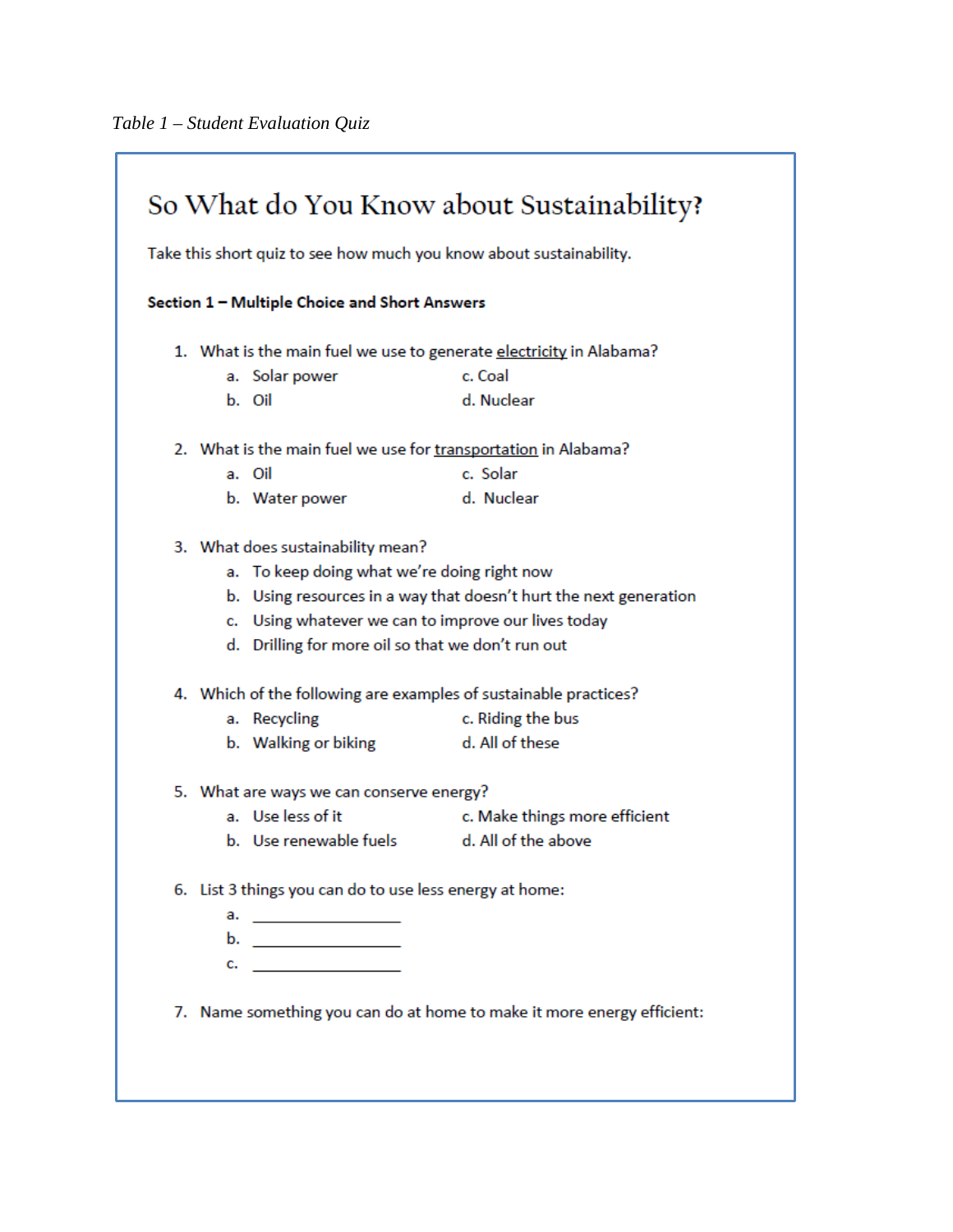| 8. Which one of the following is not a renewable energy source?<br>a. Solar power<br>b. Natural gas                                     | c. Wind Power<br>d. Water power                                                                                                                                           |
|-----------------------------------------------------------------------------------------------------------------------------------------|---------------------------------------------------------------------------------------------------------------------------------------------------------------------------|
| 9. How much "Trash" does the average American produce in a day?<br>a. 0.4 pounds<br>b. 40 pounds                                        | c. 4.0 pounds<br>d. 400 Pounds                                                                                                                                            |
| 10. Which one of the following is not a "Water Pollutant"?<br>a. Rainwater<br>b. Oil                                                    | c. Fertilizer<br>d. Dirt                                                                                                                                                  |
| Section 2 - True / False<br>Mark the following statements True or False<br>11. The city of Boston, MA sits on top of an old trash dump. |                                                                                                                                                                           |
|                                                                                                                                         | 12. We can stop all forms of air pollution with technology and government regulations.                                                                                    |
|                                                                                                                                         | 13. Nature can produce air pollution that is harmful to people and the environment.<br>14. Rivers and lakes within the United States are clean and suitable for drinking. |
| industrial pipes.                                                                                                                       | 15. The most difficult sources of water pollution to control in the environment come from                                                                                 |
| 16. A bus produces less pollution per passenger than a car.                                                                             |                                                                                                                                                                           |
| 17. Solar power by itself can power a car.                                                                                              |                                                                                                                                                                           |
|                                                                                                                                         | 18. _______ Kids can't really do much to conserve energy because they don't pay the bills.                                                                                |
| 19. Nuclear power pollutes the environment.                                                                                             |                                                                                                                                                                           |
|                                                                                                                                         | 20. Compact florescent (CF) light bulbs use less energy than traditional bulbs                                                                                            |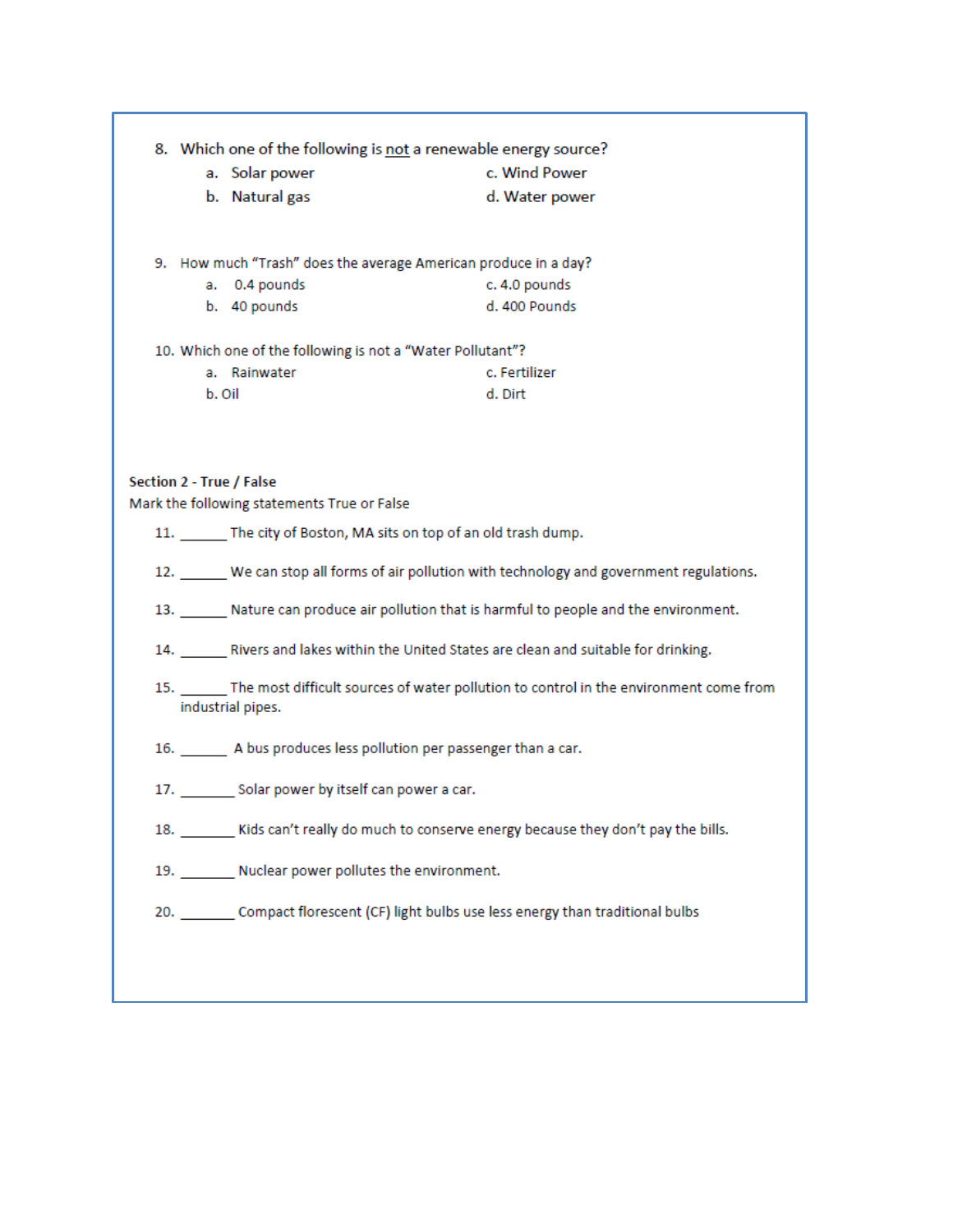### *Table 2 – Teachers'survey*

| <b>YOUTH CHAMPIONS - TEACHERS SURVEY</b> |                                                                                                                                                |  |
|------------------------------------------|------------------------------------------------------------------------------------------------------------------------------------------------|--|
|                                          | Do you think the students grasped the concepts of what was being taught?<br>Was the material presented appropriate to the age of the students? |  |
| 2.                                       | Were the hands on experience beneficial?                                                                                                       |  |
| 3.                                       | Was the time schedule reasonable?                                                                                                              |  |
| 4.                                       | Do you suggest any improvements to the technical content of the program?                                                                       |  |
| 5.                                       | Do you suggest any improvements to the program logistics?                                                                                      |  |

In addition, there has been lessons learned that we intend to implement in future offerings. For example, one lesson learned is to involve the families of the middle school students during one of the four Saturday meetings. We believe that this program will have a greater impact if the students participate together with their families in some of the learning experiences regarding the importance of taking an active role in the environment to promote a sustainable future. Ideally the parents would also attend during the last Saturday of the program when we host the final reception and hand every student the certificate for the successful completion of the program. Another lesson learned is to follow up with the school teachers after the program has taken place to obtain additional information regarding the level of interest shown by the students in the sustainability topics discussed during the duration of the program.

#### *Summer Enrichment Program*

The Summer Enrichment Program is an educational agenda lasting one month during the summer. Participants in the program are current and incoming minority freshmen students enrolled in historically black colleges and have an interest in engineering and transportation related careers. The goal of the program is to increase the number of competent, well trained minority engineers, researchers, and transportation professionals working on sustainable transportation issues of importance to our region and the nation. The program is in partnership with UAB's Minority Health and Health Disparities Research Center, which is a comprehensive education research and community outreach center focused on eliminating the health disparities of racial/ethnic minorities.

The program has many financial benefits to help encourage participation. The students receive a weekly stipend as if they were working for an employer, or replace monies that they would otherwise gain during summer work. This has found to increase the interest of parents to promote participation. It also gives the students a level of accountability: They know their participation in all program activities are required for payment. The students also receive free room and board at the university dormitories. This is particularly exciting for incoming freshmen students and provides experience of college life prior to beginning their academic career.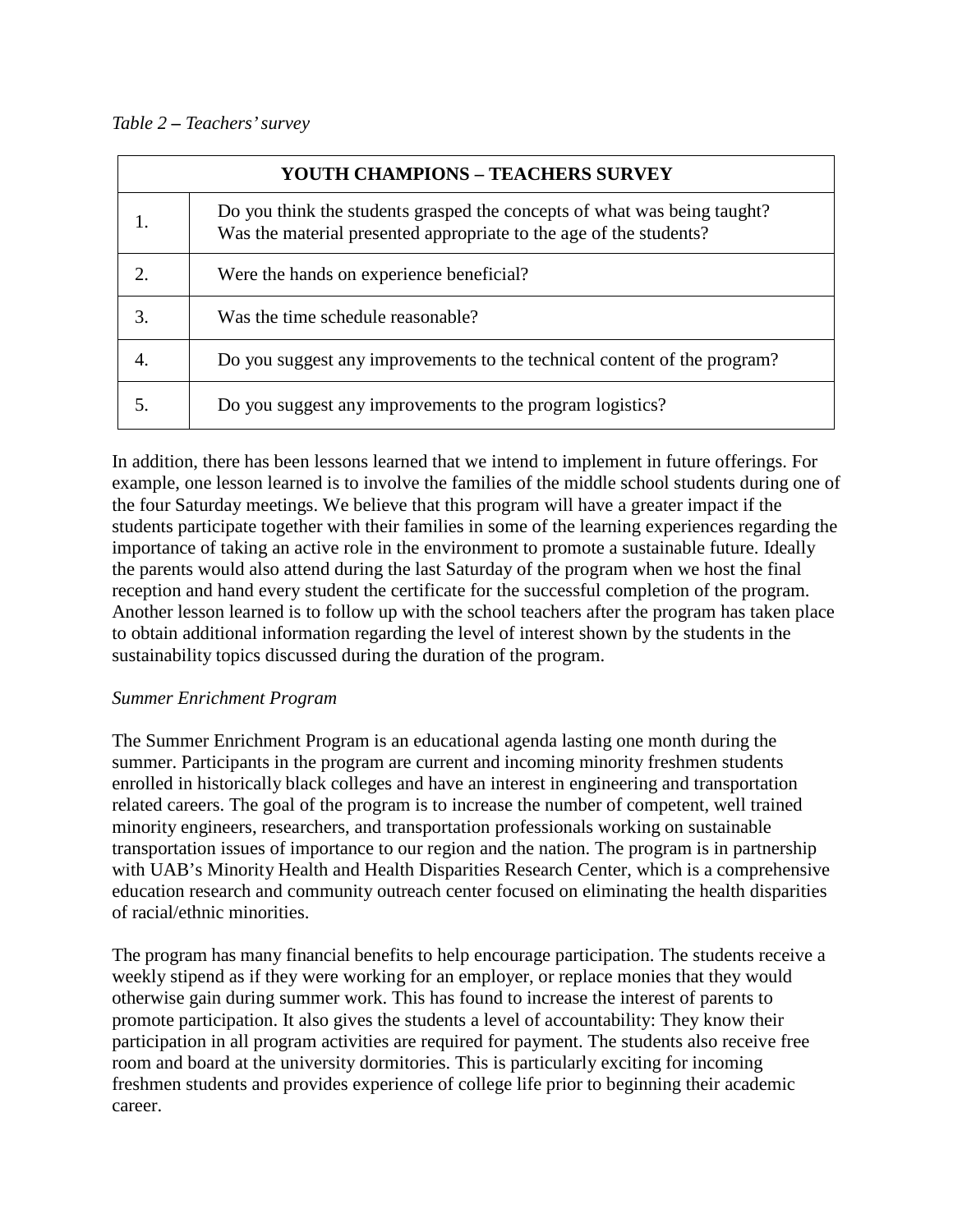Activities of the program are abundant and keep the students busy during their month-long participation. A major component of the program is the STEM related coursework. Students take courses in Scientific Writing, Cultural Competency and Career Roadmaps that require additional homework and research. The Scientific Writing course discusses the process of writing in a scientific manner, and how to effectively compose scientific school reports and abstracts. This prepares them for the rigors of academic assignments, and gives them a strong advantage over other students. The Cultural Competency course discusses health and transportation engineering issues facing other countries. The students perform research on the issues, advantages, and designs used by countries of their choice other than the United States. It gives the students a broader global perspective of the world that is invaluable to the education of any person. The Career Roadmaps course forces students to lay out a four year strategic plan as a college student. The students prepare a poster that outlines their individual roadmap needed to obtain a college degree in engineering, and the licensure required for professional work.

The students attend technical seminars presented by industry professionals and faculty on a variety of STEM disciplines (Figure 3). The seminar agenda is designed to illustrate the relationship between engineering of the built environment and public health. Many topics are covered such as green building design, disciplines of civil engineering (i.e., structural, transportation, and environmental), sustainability and lighting energy conservation, solar panel technology, career development in engineering, social impacts of nutrition, impact of food deserts on public health, and environmental justice. Students enjoy this activity of the program, and participate in lengthy discussions that are often times inspired by their own ideas and concerns. In addition to the professional and faculty led seminars, the students attend the annual UAB Sustainable Smart Cities Symposium that occurs during the month of the program. The symposium includes presentations by expert speakers and researchers in the field of smart cities and sustainability. Students experience research on a high level, which rallies their inner drive to actively participate in the engineering community.



*Figure 3 – Students during faculty presentations*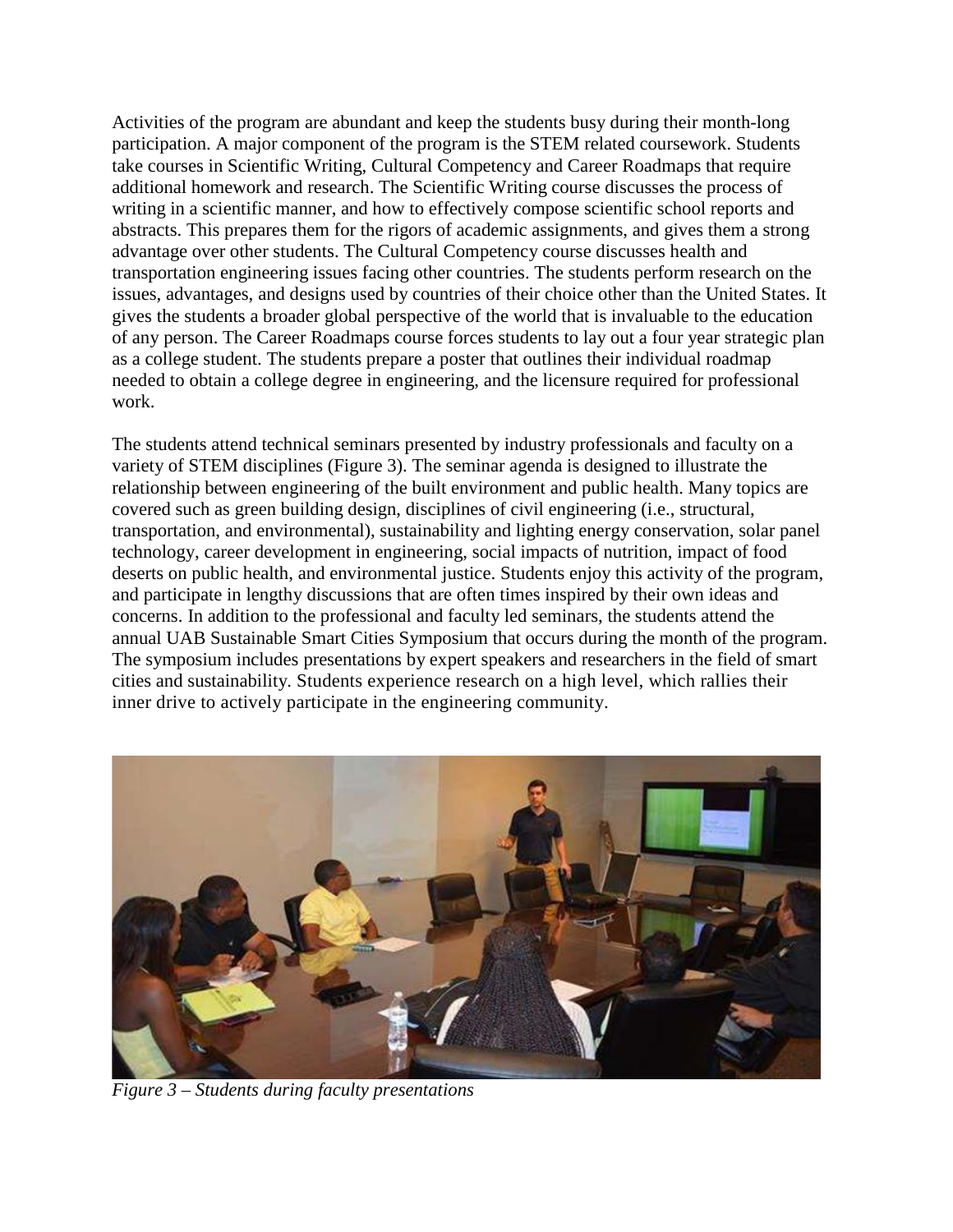Important to the program is the ability to effectively work in a team environment. One of the activities conducted in the program is to teach students teambuilding skills and participate in undertakings that require a team to complete. A presentation on Tuckman's four stages of team development is given to students, followed by activities that accentuate each stage. This presentation is scheduled at the beginning of the program to help students interact and get to know each other. They can carry these lessons with them throughout their student career as well as into their engineering profession.

One of the most influential activities in the Summer Enrichment Program are the research projects. The students are divided into groups and use their team development skills and complete a STEM related research objective that is led by faculty. Research projects fall under the sustainability and public health theme of the program. Examples of projects include the effectiveness of tower gardens, autonomous vehicles, fuel cell technology, green buildings, and alternative energy. At the end of the program, students prepare a poster on their findings using lessons from their Scientific Writing course. The posters are presented by the students during the closing ceremony. First, second and third place prizes are awarded based on their presentation, how the research was carried out, and their application of scientific writing principles.

One of the more entertaining activities in the program are the tours of the university facilities. The students tour the university laboratories (Figure 4) and see—first-hand—some of the research testing conducted by faculty and graduate students. They learn about laboratory safety and participate and case studies that addresses ethical issues with research and professional practice. The students also take tours of the green roofs constructed on campus where they learn the basic construction process of the green roof, its function, types of plants, and energy savings of the building. A tour of the university library is also provided, in which proper literature review processes are introduced and how to effectively use databases.



*Figure 4 – Laboratory tours*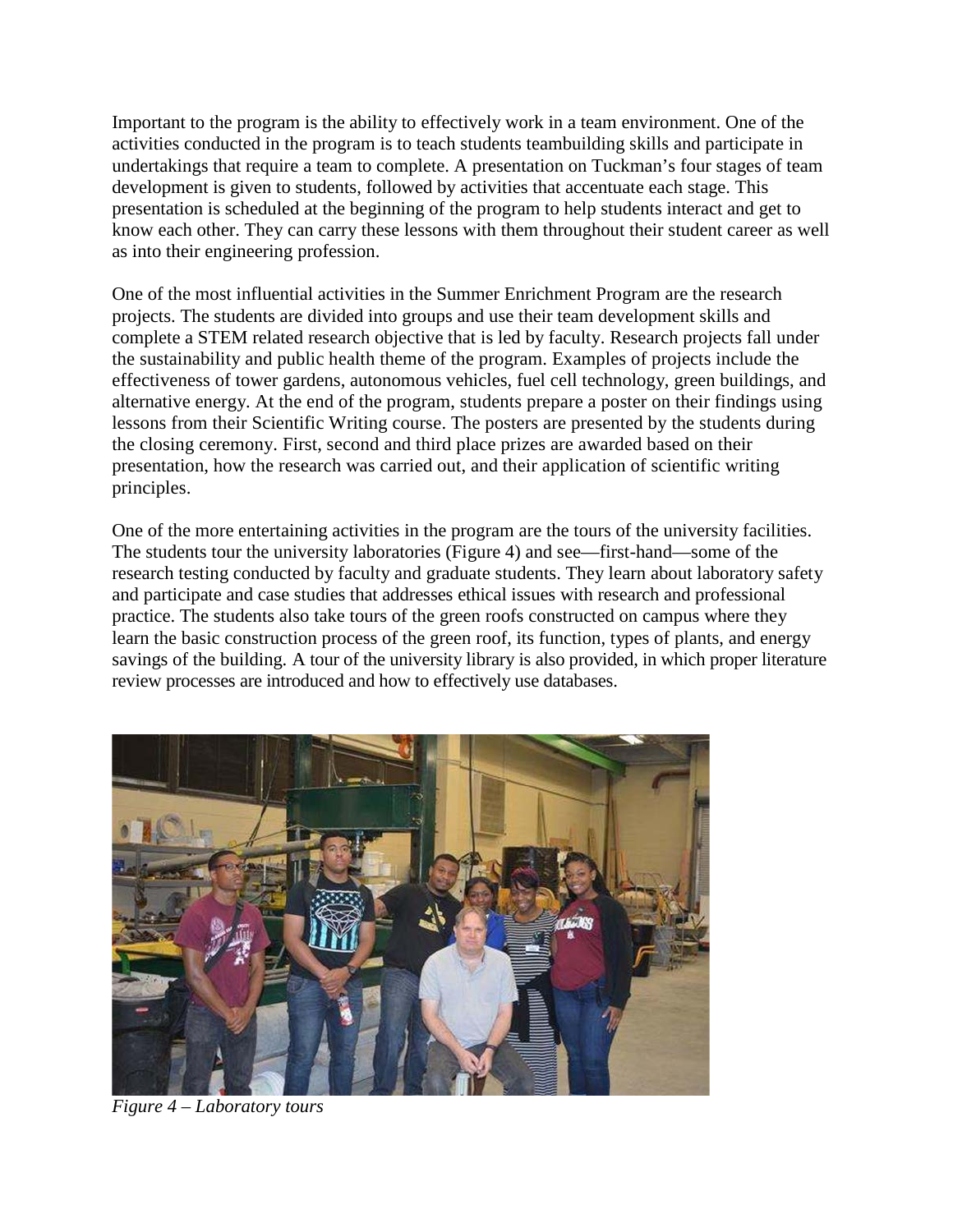The Summer Enrichment Program has been offered during the past three summers. Enrollment has steadily increased with each offering. Students are asked to provide a testimonial at the end of the program describing their experiences, what they learned, which activity had the most impact, and their plan for the future. Example statements that stand-out include:

"I learned the ethics of engineering and the proper way to gain knowledge in order to formulate a thesis;"

"I learned so many things that can help me become a better person in college and in life;"

"Without this beneficial program, I would not have a sound foundation to build onto as I transition into college."

Students leave the program with a broader global perspective, with team building skills as well as with an extensive understanding of what sustainability is and its importance. The main goal of the initiative is to increase the number of competent, well trained minority engineers, researchers, and transportation professionals working on transportation issues from a sustainability standpoint. In order to assess the success of the program we periodically connect with the students to follow up their progress and to know the percentage of students that continue to be interested in pursuing a transportation engineering career from sustainability perspective.

Past students that participated in the program are now entering sophomore and junior level classes, with a 50 % enrolled in engineering at the university that hosted the program. They are completing professional level assignments and show a strong drive and understanding of the purpose of the coursework. We are now in the process of developing further activities to implement in future program offerings in order to increment the number of students that pursue a transportation engineering degree posterior to their participation in this program.

## *NSF International Research Experience for Students*

Many of the world's most pressing science and engineering challenges are trans-national in nature and some of the leading scientific and engineering facilities, resources, and expertise are found outside the United States. Moreover, many of the great opportunities in the sustainability field are located abroad. In order to remain at the forefront of science, technology, engineering, and mathematics (STEM), the United States needs to nurture a globally-engaged STEM workforce capable of performing in an international research environment.

To help address this need, the NSF International Research Experiences for Students (IRES) program supports development of globally-engaged U.S. science and engineering students capable of performing in an international research environment. IRES projects involve students in meaningful ways in ongoing research programs or in research projects specifically designed for the IRES program. Such experiences expose U.S. students to the international research community at a critical early stage in their careers.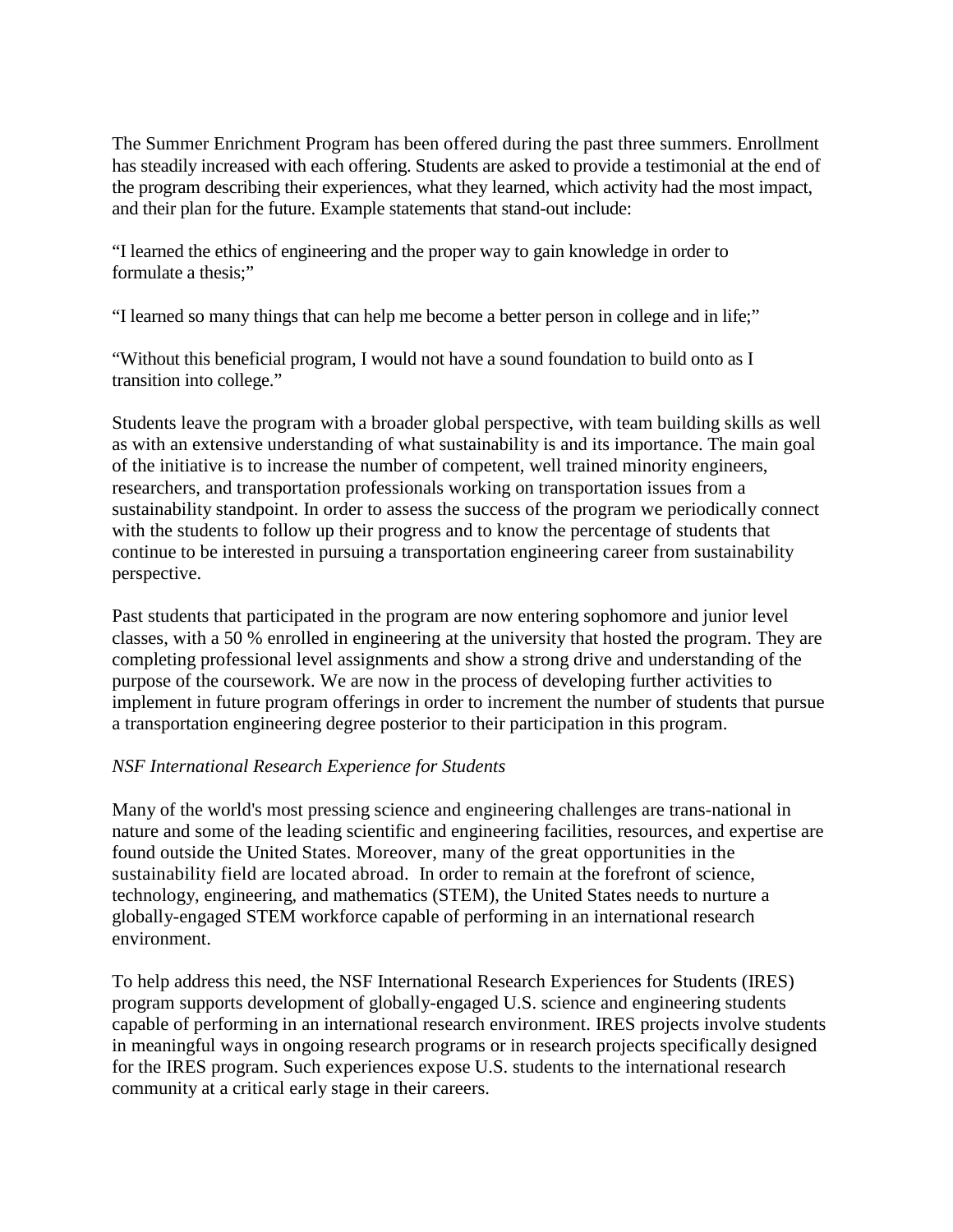Eight undergraduate and graduate students participated in this program during the past summer of 2015.(Figure 5) This program spanned four weeks, with the first two weeks spent in the Netherlands and the following two weeks in Egypt, providing the students a unique learning opportunity. Spending the first two weeks of the program in the Netherlands, a country that has some of the most sustainable and smart cities in the world, provided the students with a much broader view of what sustainability and sustainable construction can mean in a mature environment. The two weeks spent in Egypt exposed the students to sustainability efforts in a developing country, where goals and priorities can be very different. The students benefited from experiencing, learning, and contrasting sustainability efforts in the two countries. The students benefited as well from being exposed to both the Middle Eastern and European cultures.

This program stimulates students to examine sustainability from different perspectives and consider how different countries and cultures address technical, environmental, and social challenges in order to create sustainable solutions. The students applied the knowledge gained from the Netherlands experience to the research, training, and education that took place in the second part of the program in Egypt.



*Figure 5 – Students participants in the NSF International Research Experience (Summer 2015)*

Even though the international experience lasted four weeks, the entire program encompassed a period of several months. Students took what they learned during their trip and applied it to research projects they undertook with mentors from either the Netherlands or Egypt. A team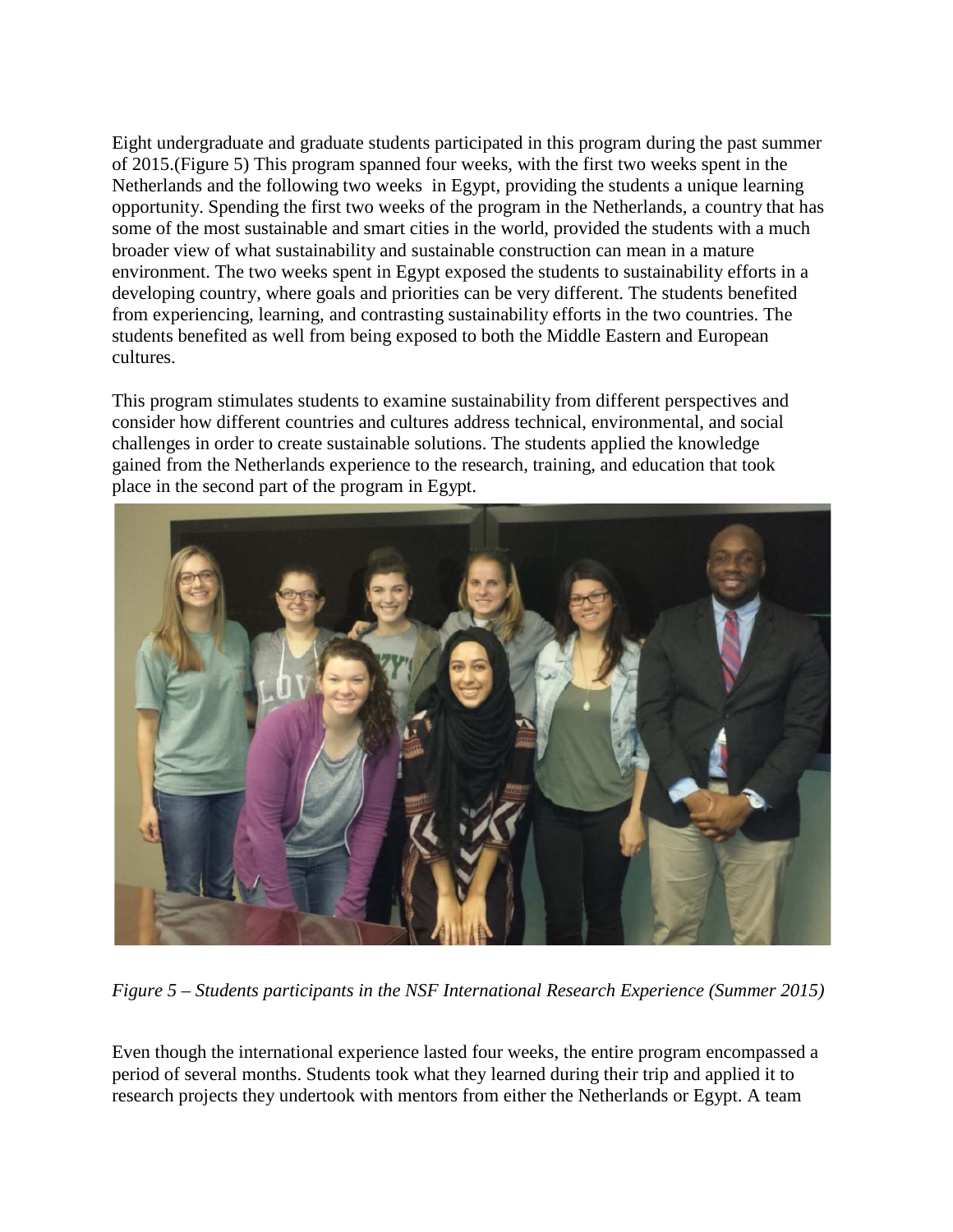formed by UAB's faculty and staff met with the selected students on several occasions before and after the international experience. During the meetings prior to the trip the faculty and staff helped the students prepare for the trip and to make the most out of their experience. The students were assigned specific projects and started researching and collecting information that was beneficial during their trip. After the trip, the faculty and staff met with the students to help them prepare their reports and presentations, as well as to get feedback from the students and evaluate their experience.

For the 2015 trip, the core research theme focused on the multidisciplinary area of sustainable green building design and construction. This was selected for three primary reasons: 1) with the rising costs of energy, there is a growing need for energy conservation and protecting the natural resources by using environmentally friendly and energy- efficient building materials; 2) the area is broad and encompasses a number of research areas, thus providing a unifying research theme that would enable an interrelated research experience for the U.S. students; and 3) our university and the host institution in Egypt have collaborated on research projects in this area and have jointly held two NSF International Workshops directly related to this theme.

Students in the program were involved in collaborative research projects with direct mentoring by faculty from the U.S. and Egypt, as well as experts on sustainability from the Netherlands (Figures 6 and 7). The following research projects were undertaken by the students:

- Green Wall Applications: Toshka, Egypt
- Building Envelope Systems around the World
- Strength Performance of Recycled Aggregate Concrete with Class C Fly Ash
- Green Building Codes in Egypt

The students spent from April  $26<sup>th</sup>$  to May  $10<sup>th</sup>$  in The Netherlands. During these two weeks the students visited diverse sustainability sites and met with sustainability experts. Apart from the research working sessions, some of the activities that took place during these two weeks included:

- A bike tour of Amsterdam and visit to Westergasfabriek to learn about the clean-up of a heavily polluted industrial site and its transformation into a vibrant cultural center.
- A tour of North Amsterdam, including a visit to De Ceuvel, the urban gardens, and student container housing
- A visit to the Van Gogh Museum and Stadhuis
- A tour of the University of Amsterdam to learn about their graduate program in Science for Energy and Sustainability
- Sightseeing by bike in Gouda to study sustainable food production and buildings constructed from natural materials in the area
- A walking tour of water containment structures and a comparison to similar structures on the Alabama Gulf Coast
- A tour of green roof sites and an electric car charging grid
- A lecture at the Technical University campus and a tour of the impressive library recently constructed using sustainable architecture
- A discussion with Technical University faculty about sustainable agriculture practices and local markets for produce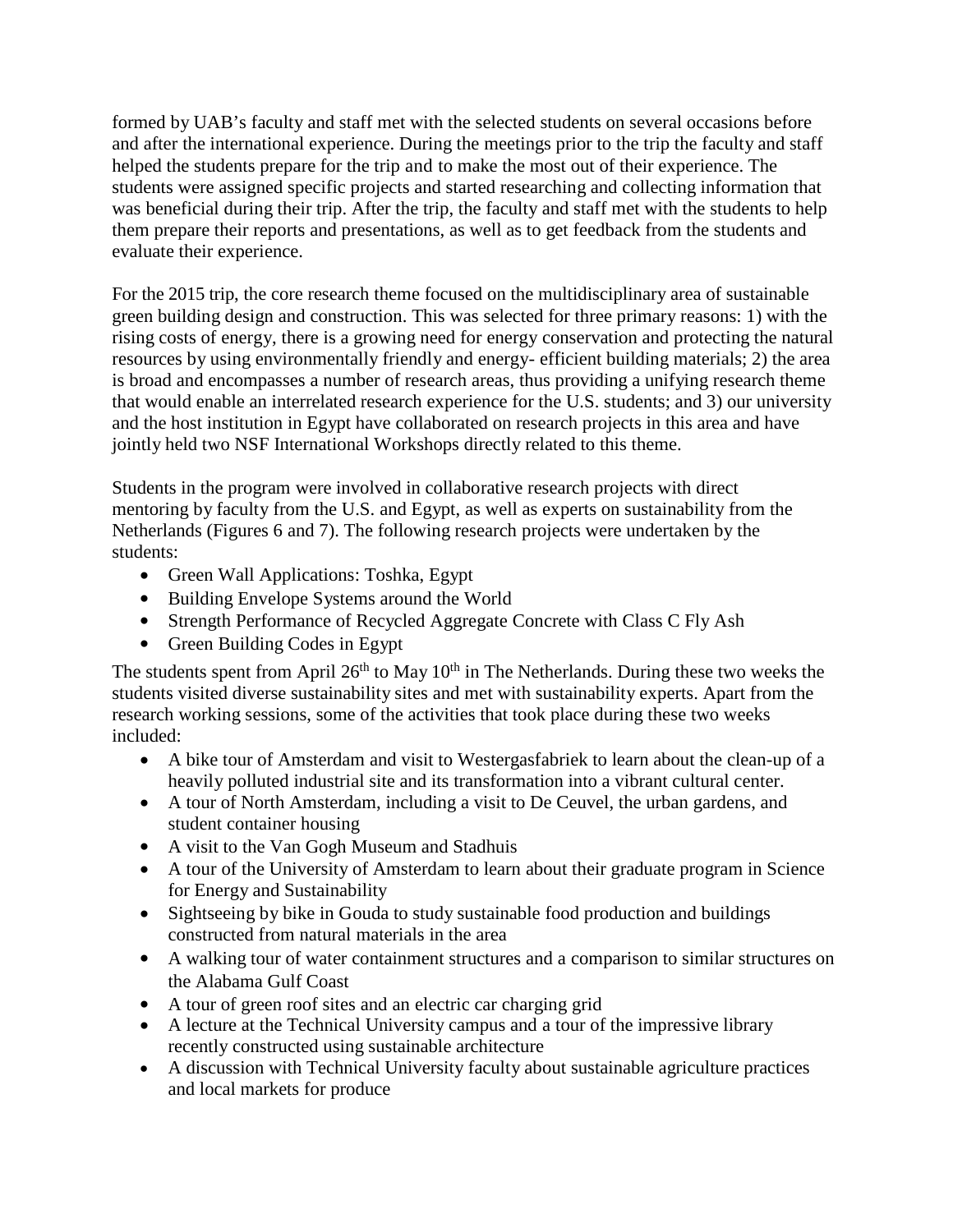

*Figure 6 - The students in the Netherlands*



*Figure 7 - The students in Egypt*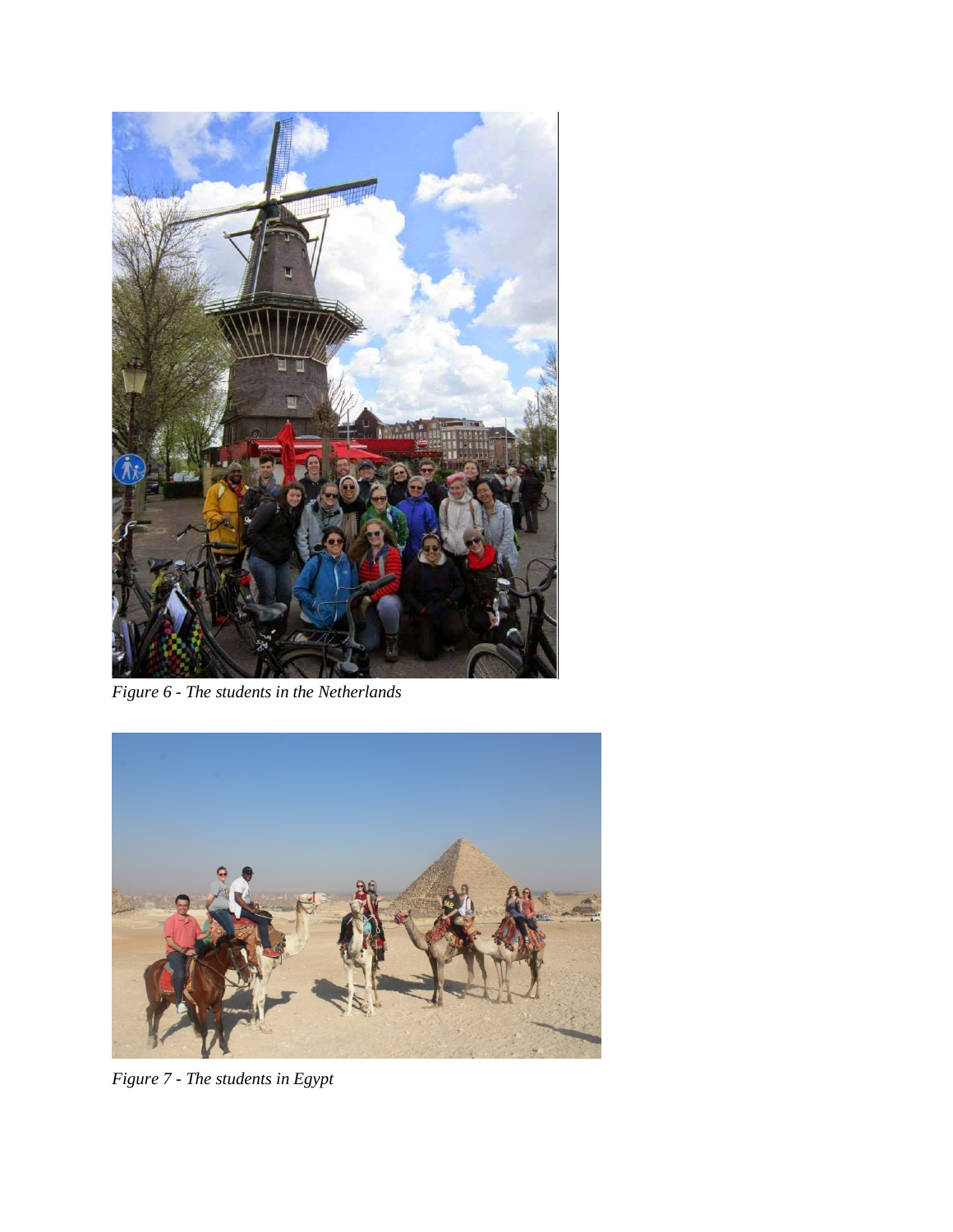On May 10<sup>th</sup> the students travelled from the Netherlands to Egypt. During their two weeks in Egypt, the students were assigned mentors from the partner institution in Cairo. The mentors were expert faculty conducting research in different areas of sustainability. The faculty guided and helped the students with their specific projects at the same time they trained them in other sustainability topics specific to Egypt, such as green building code development in Egypt and the new capital to be developed as a smart city. Other activities that took place during the two weeks included:

- Attended an NSF International Workshop that was in fact developed by one of the faculty at our University. The topic of the Workshop was: "Sustainable Infrastructure in Egypt: Air and Water"
- A visit to the American University in Cairo (AUC) in which the students toured laboratories, facilities, and met with faculty and students. Also included was a visit to the site of a green building under construction
- A sight-seeing trip to Ain Sokhna by the Red Sea
- A visit to the Egyptian Museum and the Great Pyramids of Giza
- A visit to the laboratories of our partner institution in Cairo
- Multiple meetings with industry people or managers of related sustainable projects

This NSF program covered all the expenses related to the International Research Experience, including round trip airfare, accommodations, transportation and supplies. Our University provided the faculty and staff necessary to make this program successful.

Overall, the first year of this NSF International Research Experience for students has been an accomplishment for UAB. The students gained valuable research experience in the area of sustainability at the same time that they acquired a global perspective by being exposed to engineering norms and practices in different countries and cultures. In order to assess the success of this program we evaluated their research reports, their oral presentations, as well as their interaction and involvement during the length of the program. Faculty mentors from our university as well as from the partnering international institutions were directly involved in the assessments. We also collected several surveys from the students and a summary of their experience. In addition, we have encouraged the students to continue working on their research projects and to apply to present their experiences and findings at different sustainability conferences and workshops. So far, two of the students have submitted their abstract to two different conferences and they have been accepted.

#### *Sustainable Smart Cities Master Program*

The new Sustainable Smart Cities Master's program from UAB is in collaboration with a partner institution Staffordshire University from the United Kingdom (UK). This is a unique fully online professional postgraduate program that provides an inter-disciplinary grounding in the principles, application and key technologies required to develop sustainable smart cities.

The Master's program in sustainable smart cities originated from a mutual to develop a more interdisciplinary education to face the emerging challenges of cities and the continuous growth of population is having and will continue to have an effect on how cities are develop and how they operate.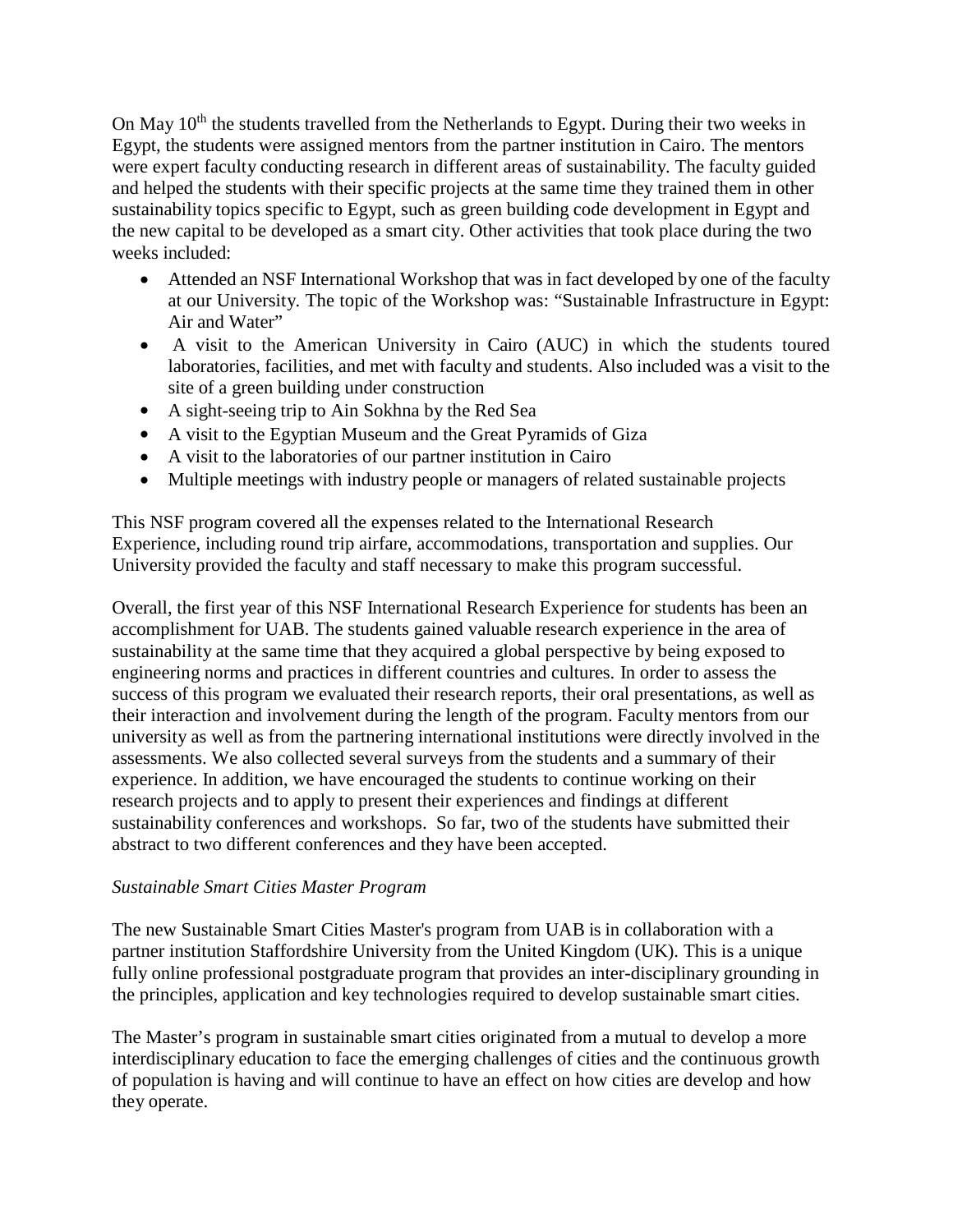We are living in the century of the city and for the first time in human history more than half of the world's population now lives in a metro area and the urban population is set to double by 2050. Cities are the engines of economic growth, innovation, education and culture, but they are also home to concentrations of poverty, social exclusion and environmental degradation and are responsible for 80% of the World's  $CO<sub>2</sub>$  output. Despite these challenges, cities are increasingly seen as the centers of sustainable development and the shift to a low carbon economy. Rapid technological developments present unprecedented opportunities for cities to design and adapt into smart, intelligent and sustainable environments through digital technologies, big data, lowenergy buildings and neighborhoods, renewable energy and smart mobility. The opportunities created by these new technologies challenge the way in which we conceive of cities, how we design and construct them and how we will ultimately live in them.

Creating a sustainable smart city requires cross-sectoral and inter-disciplinary approaches to develop new political, financial, social and cultural models afforded by new technologies and systems. There was never a more exciting time to be involved in the design and development of cities. The goal of the Master's Degree in Sustainable Smart Cities is to equip the students with the knowledge and skills necessary to help transition the sustainable smart cities of the future.

The Master's Program is delivered by experienced faculty at UAB and at our partner institution Staffordshire University. This genuinely international program will equip our student with the knowledge, skills and critical thinking to assess, design and implement sustainable smart cities strategies across the globe. The program offers a broad curriculum covering sustainability theory, sustainable urban development, low carbon and renewable energy systems, green infrastructure, natural resource management, health and livability, transport and mobility, big data analytics and smart technologies.

This program is aimed at leaders and working professionals in public and private sector organizations who seek to design, develop, and deliver smart and sustainable urban solutions. It will be suitable for senior executives, elected representatives, policy makers, engineers, urban planners, architects, real estate professionals, software programmers, ICT professionals, public health and social medicine professionals, environmental and sustainability managers among others. This award is particularly suitable for graduates who have been working for a number of years and are looking to take the next step in their career, or professionals seeking a change of direction.

The Master's in Sustainable Smart Cities is delivered via the following ten modules:

- 1. Principles of Sustainable Development
- 2. Introduction to Sustainable Smart Cities
- 3. Low Carbon and Renewable Energy Systems
- 4. Managing Natural Resources and Sustainable Smart Cities
- 5. Green Infrastructure and Transportation
- 6. Green Buildings
- 7. Health & Livability
- 8. Smart Technologies for Cities & Buildings
- 9. Big Data & Smart Cities
- 10. Research Methods & Project Planning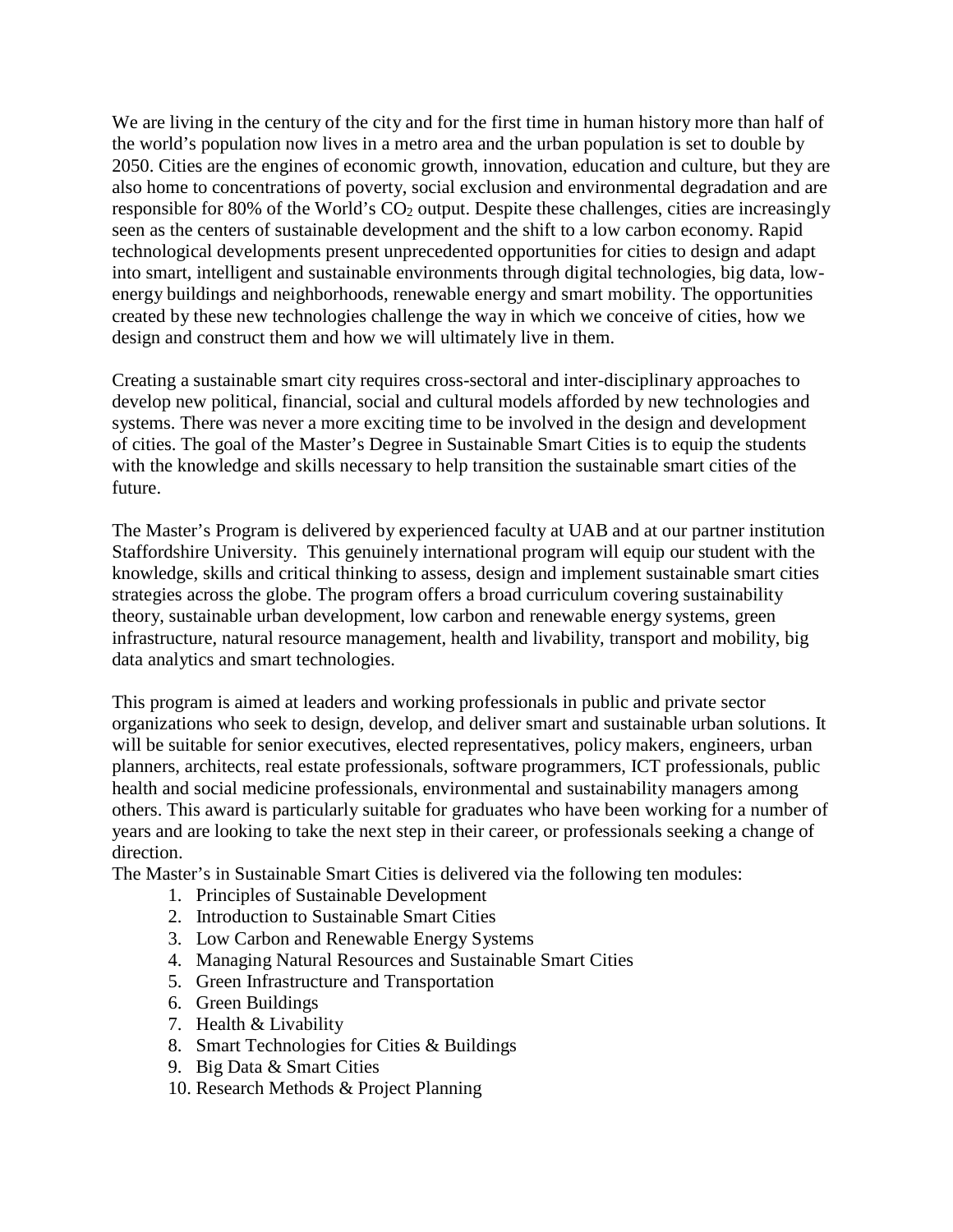Capstone Research Project– during the capstone research project the students will design and implement a piece of research that will enable them to reflect on the knowledge and skills which they have learned during the taught modules and apply them to a real world problem or issue. This research may draw on the practical and work-related experiences of the student. The students will have an opportunity to present their capstone project findings at the annual UAB Sustainable Smart Cities Research Symposium hosted by the SSCRC.

This program will be launched during this upcoming summer semester 2016, therefore we do not have any assessment data available to analyze the effectiveness of this master's program. However, the main indicators that we will take into consideration in order to assess the success of the program will be based on the placement of the students post completion of the master's, the program's enrollment growth, and feedback obtained from alumni surveys as well as from our university IDEA surveys.

### *Interactions between the UAB and the City of Birmingham*

UAB, being an urban university, has established a strong partnership with the City of Birmingham and specifically, the SSCRC has signed a memorandum of understanding (MOU) with the City to partner on projects such as energy efficiency and city planning that accounts for a more livable city.

This liaison with the City of Birmingham has provided students with the opportunity to participate in major initiatives toward smarter, healthier and more sustainable development of our City. Several students have contributed with faculty in conducting research and providing support to develop and improve these projects. The following are some of the main and most successful initiatives that the SSCRC has worked with the city in the past years:

- IBM Smarter Cities Challenge The City of Birmingham was selected to receive the Smarter Cities Challenge grant which contributes the skills and expertise of IBM top talent to help the city address its critical issues.
- Ecodistricts The City of Birmingham was selected, among 12 cities in the U.S. to participate in this project-based workshop designed to accelerate district-scale sustainability across North America
- Bikeshare system Recently, the City of Birmingham launched a bike share system that includes electric pedelec bicycles. We are exploring research opportunities around the health, safety and environmental impact of this bikeshare system in the city.

### **Conclusion and Summary**

The effects of globalization have been far-reaching and are present in our daily lives. Yet, globalization presents a potential threat to our environment and, hence, a threat to the future of our civilization. This situation creates a need for a change in education in order to develop a workforce of engineers capable of confronting the challenges of the present and the future. A global education is required to give the students a broader perspective of the world and its needs, but more important, there is an imperative need for sustainability education to be introduced in all aspects of engineering education.